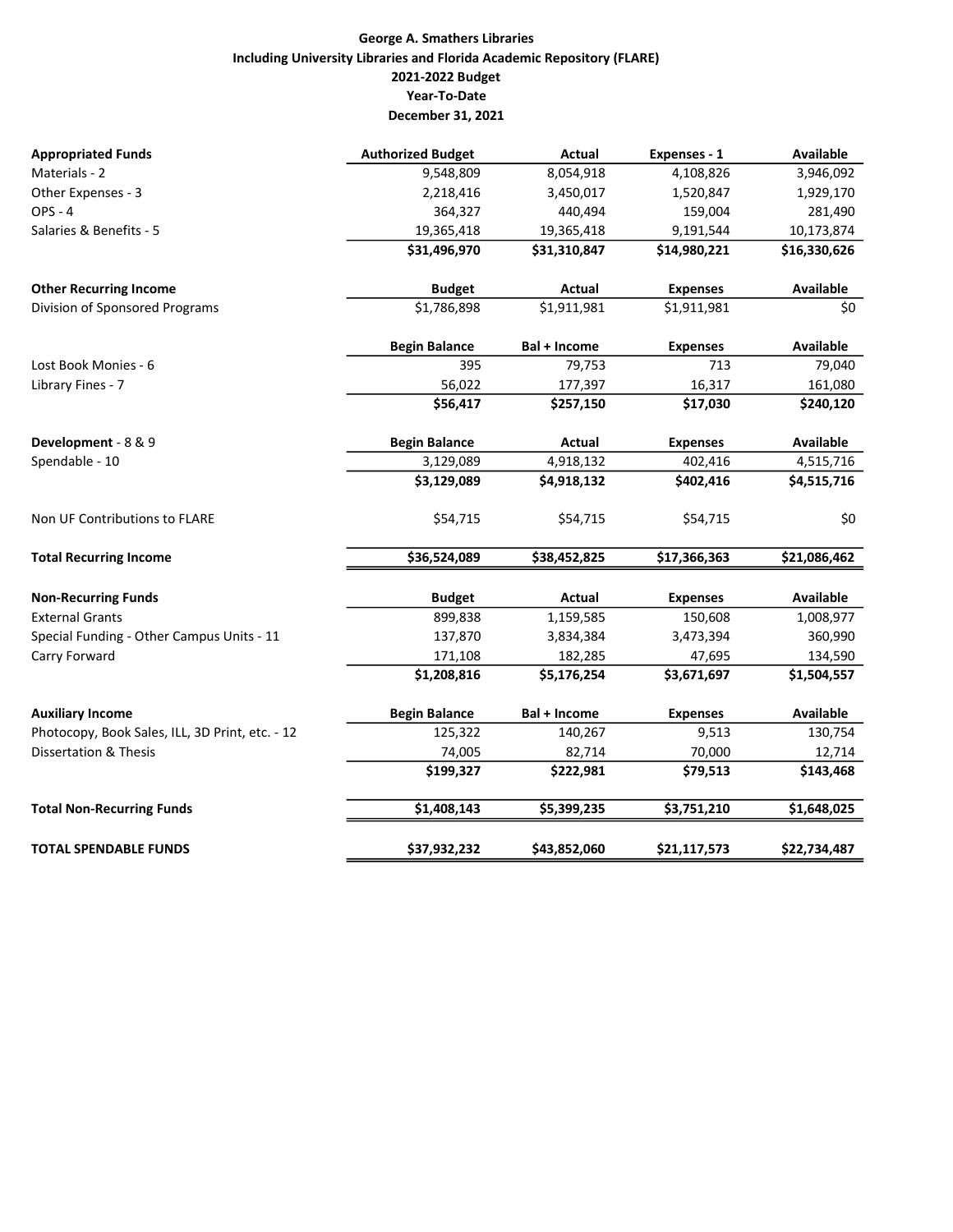## George A. Smathers Libraries Including University Libraries and Florida Academic Repository (FLARE) 2021-2022 Budget Year-To-Date December 31, 2021

#### Notes: FY 21-22 Budget Year-To-Date 12/31/21

1 - Includes expenses as well as encumbered funds

2 - Authorized Budget includes a \$250,000 decrease compared to FY 20-21 due to 2% UF Budget Cut. Actual Budget includes \$36,338 transferred to FLARE for FY 20-21 end of year material expenditures; \$1,271,430 transferred to Other Expenses for FY 20-21 end of year material expenditures; \$58,326 transferred to Lost Book Monies for FY 20-21 end of year material expenditures; \$56,995 transferred to Library Fines for FY 20-21 end of year material expenditures; \$70,802 transferred to Special Funding - Other Campus Units for FY 20-21 end of year material expenditures

3 - Authorized Budget includes a \$59,869 increase compared to FY 20-21 due to reallocation and the 2% UF Budget Cut. Actual Budget includes \$1,307,768 transferred from Materials for FY 20-21 end of year material expenditures; \$10,167 transferred to OPS for LTS non-recurring funding; and \$66,000 transferred to OPS for Security Assistants

4 - Authorized Budget includes a \$2,732 decrease compared to FY 20-21 due to reallocation. Actual Budget includes \$10,167 transferred from Other Expenses for LTS non-recurring funding; and \$66,000 transferred from Other Expenses for Security Assistants

5 - Authorized Budget includes a \$172,114 decrease compared to FY 20-21 due to 2% UF Budget Cut, reallocation, and fully budgeting for FLARE time limited positions changed to not time limited

6 - Balance & Income amount includes \$58,326 transferred from Materials for FY 20-21 end of year material expenditures; and \$16,304 in UF COVID Relief funds

7 - Balance & Income amount includes \$56,995 transferred from Materials for FY 20-21 end of year material expenditures; and \$60,227 in UF COVID Relief funds

8 - Endowment value as of 9/30/21 is \$24,602,865, investment earnings only reported by Foundation on a quarterly basis

9 - Cash Only, New Gift Income YTD totals \$221,462

10 - Actual includes \$385,877 in earning on endowments YTD

11 - Authorized Budget and Actual Budget includes \$137,870 in unexpended prior year funds. Actual Budget includes \$760 in unspent FY 20-21 Tech Fee funds reverted; \$9,469 in unspent FY 20-21 Student Gov funds reverted; \$70,802 transferred from Materials for FY 20-21 end of year material expenditures; \$13,000 from Student Gov for 24/7 Fall final week FY 21-22; \$65,500 from Dual Career Services; \$1,839,000 for additional Materials support from Provost; \$12,000 from IFAS for year 4 of 5 Marston Endnote Project; \$11,000 from Honors Program for instruction; and \$75,850 for Faculty Enhancement Opportunity Award; \$5,409 transferred to UF Research department for M. Leonard; and \$1,625,000 for LW shelving repair project

12 - Balance & Income amount includes \$5,420 for 3D Printing from UF COVID Relief funds